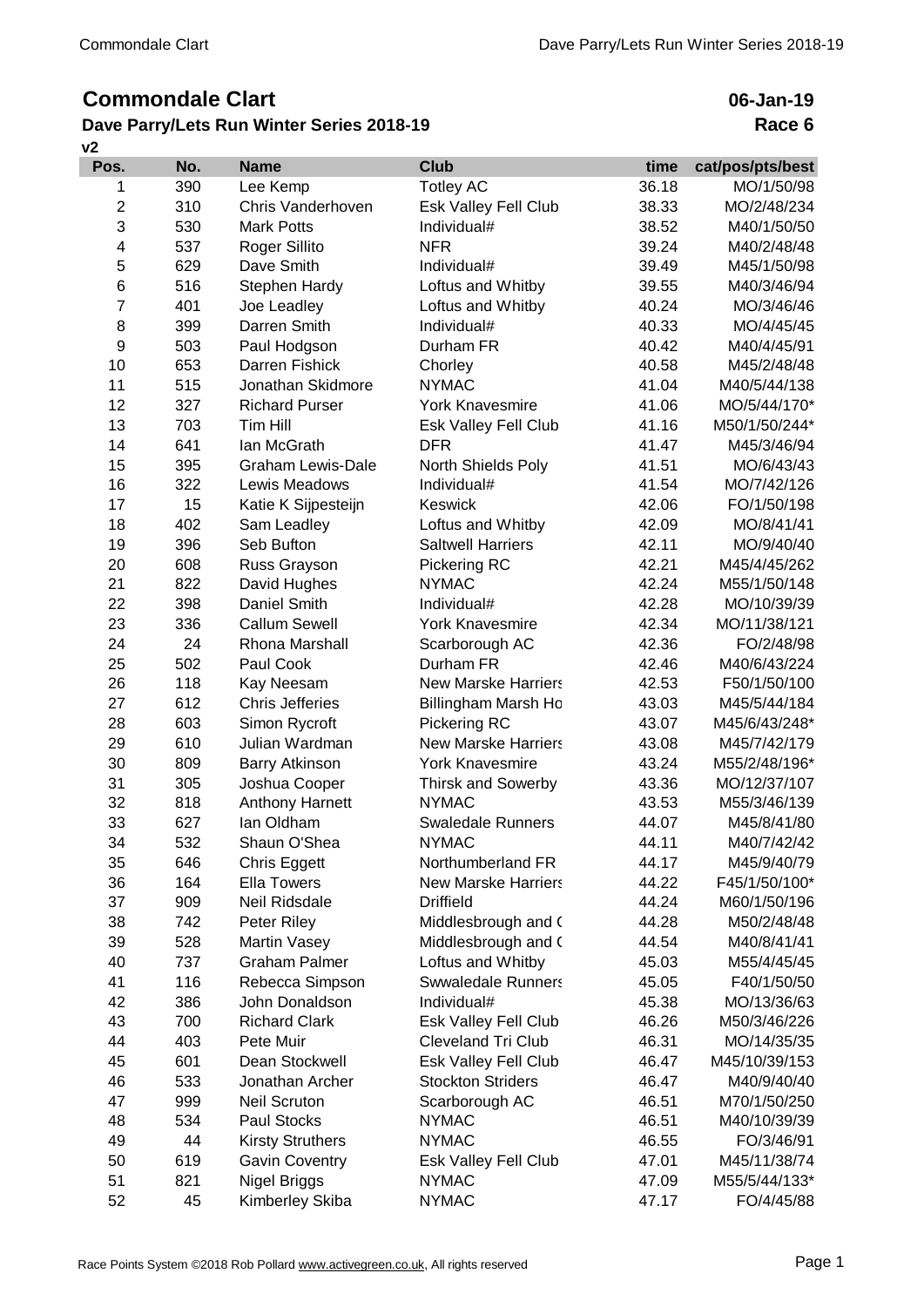| 53  | 713            | <b>Brett Edgeworth</b>        | <b>Thirsk and Sowerby</b>   | 47.20 | M50/4/45/85   |
|-----|----------------|-------------------------------|-----------------------------|-------|---------------|
| 54  | 602            | <b>Tony Millard</b>           | <b>Bluelagooners Triath</b> | 47.27 | M45/12/37/189 |
| 55  | 738            | lan Beaver                    | Scarborough AC              | 47.33 | M50/5/44/44   |
| 56  | 740            | Mark Evans                    | Middlesbrough and (         | 47.51 | M50/6/43/43   |
| 57  | 741            | Simon Harper                  | <b>NYMAC</b>                | 47.56 | M50/7/42/42   |
| 58  | 400            | Ben Hancox                    | Individual#                 | 48.09 | MO/15/34/34   |
| 59  | 22             | Cassie Read                   | <b>York Knavesmire</b>      | 48.43 | FO/5/44/138   |
| 60  | 830            | <b>Mick Clarke</b>            | Loftus and Whitby           | 48.46 | M55/6/43/43   |
| 61  | 905            | <b>Stephen Mummery</b>        | Individual#                 | 49.06 | M60/2/48/248  |
| 62  | 807            | <b>Julian Barwick</b>         | <b>NYMAC</b>                | 49.09 | M55/7/42/225* |
| 63  | 644            | Mark Smith                    | North Shields Poly          | 49.14 | M45/13/36/76  |
| 64  | 828            | Paul Smith                    | <b>Pickering RC</b>         | 49.23 | M55/8/41/41   |
| 65  | 656            | Calvin Nicholson              | Individual#                 | 49.26 | M45/14/35/35  |
| 66  | 652            | <b>Steven Small</b>           | Middlesbrough and (         | 49.27 | M45/15/34/71  |
| 67  | 723            | Andy Harvey                   | Pickering RC                | 49.37 | M50/8/41/80   |
| 68  | 48             | Emma Allison                  | Individual#                 | 49.43 | FO/6/43/43    |
| 69  | 636            | Alan Simpson                  | <b>Thirsk and Sowerby</b>   | 49.48 | M45/16/33/97  |
| 70  | 832            | Steve Libby                   | <b>HATRIC</b>               | 49.51 | M55/9/40/40   |
| 71  | 536            | Peter Keen                    | <b>NYMAC</b>                | 50.22 | M40/11/38/38  |
| 72  | 275            | Sue Haslam                    | Scarborough AC              | 50.51 | F60/1/50/250  |
| 73  | 535            | <b>Martin Gunn</b>            | <b>New Marske Harriers</b>  | 50.58 | M40/12/37/37  |
| 74  | 49             | Kim Cavill                    | Pickering RC                | 51.02 | FO/7/42/42    |
| 75  | 647            | Andy Chapman Gibbs            | <b>York Knavesmire</b>      | 51.03 | M45/17/32/66  |
| 76  | 655            | Paul Wilkin                   | Middlesbrough and (         | 51.12 | M45/18/31/31  |
| 77  | 531            | <b>Richard Simms</b>          | Individual#                 | 51.23 | M40/13/36/36  |
| 78  | 523            | Peter Gunn                    | Individual#                 | 51.28 | M40/14/35/71  |
| 79  | 625            | <b>Steven Mark Littlewood</b> | Individual#                 | 51.41 | M45/19/30/97  |
| 80  | 105            | <b>Caroline Graham</b>        | <b>Swaledale Runners</b>    | 51.49 | F40/2/48/98   |
| 81  | 166            | Diane Jobson                  | <b>NYMAC</b>                | 51.51 | F45/2/48/94   |
| 82  | 276            | Jane Hamp                     | Scarborough AC              | 51.53 | F60/2/48/194  |
| 83  | 927            | Paul Lyons                    | <b>NYMAC</b>                | 52.13 | M60/3/46/85   |
| 84  | 211            | <b>Lorraine Hiles</b>         | Thirsk and Sowerby          | 52.30 | F50/2/48/98   |
| 85  | 736            | Simon Rek                     | Quakers                     | 52.30 | M50/9/40/80   |
| 86  | 827            | <b>Marc Davies</b>            | <b>Thirsk and Sowerby</b>   | 53.08 | M55/10/39/39  |
| 87  | $\overline{4}$ | Nikki Carr                    | Scarborough AC              | 53.27 | FO/8/41/89    |
| 88  | 394            | Kevin Richardson              | Individual#                 | 53.32 | MO/16/33/33   |
| 89  | 178            | Jen Milsom                    | Individual#                 | 53.50 | F45/3/46/46   |
| 90  | 250            | <b>Caroline Glover</b>        | <b>Wharfedale Harriers</b>  | 53.59 | F55/1/50/250  |
| 91  | 735            | <b>Ray Foukles</b>            | Redcar RC                   | 54.42 | M50/10/39/77  |
| 92  | 392            | <b>Mark Shorting</b>          | North Shields Poly          | 54.50 | MO/17/32/49   |
| 93  | 956            | Eddie Meehan                  | <b>NYMAC</b>                | 55.15 | M65/1/50/96   |
| 94  | 14             | <b>Kirsty Naylor</b>          | <b>Thirsk and Sowerby</b>   | 55.16 | FO/9/40/81    |
| 95  | 330            | Priyan Mistry                 | Individual#                 | 55.26 | MO/18/31/60   |
| 96  | 903            | Mark Edwards                  | <b>NYMAC</b>                | 55.34 | M60/4/45/168  |
| 97  | 719            | Neil Enskat                   | <b>NYMAC</b>                | 55.46 | M50/11/38/73  |
| 98  | 958            | Keith Wilson                  | <b>NYMAC</b>                | 56.00 | M65/2/48/48   |
| 99  | 977            | Michael Hetherton             | <b>Pickering RC</b>         | 56.10 | M70/2/48/288  |
| 100 | 47             | Fran Jeffrey                  | <b>Thirsk and Sowerby</b>   | 56.13 | FO/10/39/39   |
| 101 | 53             | Lois Muir                     | <b>Cleveland Tri Club</b>   | 56.21 | FO/11/38/38   |
| 102 | 50             | Georgia McDonald              | <b>NYMAC</b>                | 56.24 | FO/12/37/37   |
| 103 | 811            | <b>Malcolm Hewitson</b>       | Quakers                     | 56.59 | M55/11/38/80  |
| 104 | 712            | Mike Ullathorne               | Individual#                 | 57.31 | M50/12/37/149 |
| 105 | 176            | Sally Buckworth               | <b>New Marske Harriers</b>  | 58.13 | F45/4/45/45   |
| 106 | 261            | Clare Winspear                | Individual#                 | 58.14 | F55/2/48/90   |
| 107 | 281            | Jill Libby                    | <b>Thirsk and Sowerby</b>   | 58.20 | F60/3/46/46   |
| 108 | 169            | Petra Chapman Gibbs           | <b>York Knavesmire</b>      | 58.26 | F45/5/44/85   |
| 109 | 160            | Julie Towse                   | Individual#                 | 58.34 | F45/6/43/134  |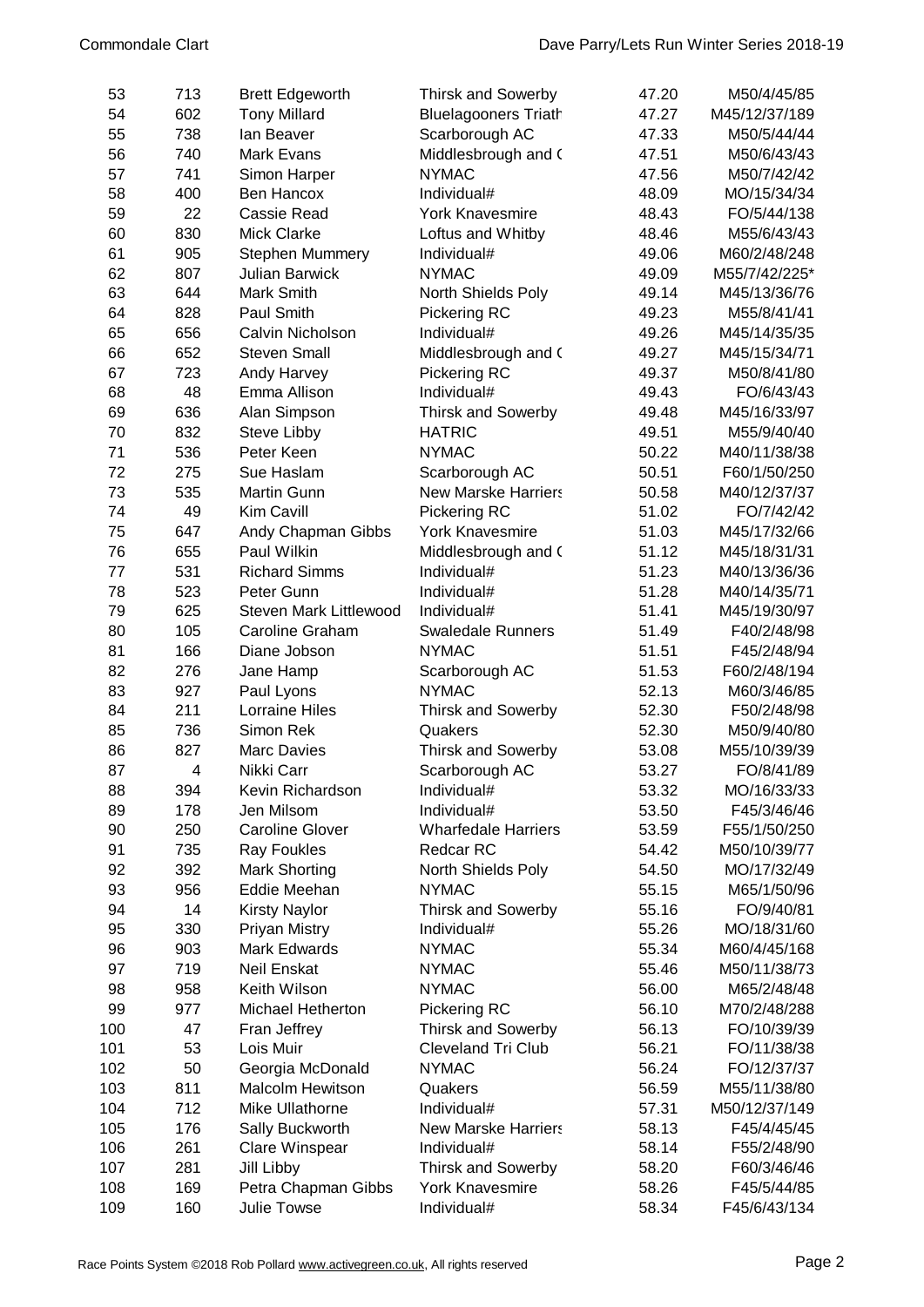| 110   | 729  | Paul Haydon           | <b>FRA</b>                 | 58.44 | M50/13/36/73   |
|-------|------|-----------------------|----------------------------|-------|----------------|
| 111   | 953  | <b>Robert Lillie</b>  | Scarborough AC             | 59.04 | M65/3/46/190*  |
| 112   | 204  | Barbara Beveridge     | Esk Valley Fell Club       | 59.15 | F50/3/46/225   |
| 113   | 218  | Camilla Lauren-Maatta | <b>Elvet Striders</b>      | 59.23 | F50/4/45/45    |
| 114   | 5    | Rebecca Aspin         | <b>New Marske Harriers</b> | 61.03 | FU23/1/50/146  |
| 115   | 280  | Jan Young             | <b>Elvet Striders</b>      | 61.06 | F65/1/50/100   |
| 116   | 108  | Anne Marie Wilson     | <b>NYMAC</b>               | 61.07 | F40/3/46/91    |
| 117   | 115  | Lisa Ruther           | Redcar                     | 61.10 | F40/4/45/45    |
| 118   | 393  | <b>Richard Sunda</b>  | Individual#                | 61.12 | MO/19/30/30    |
| 119   | 362  | Benjamin Robinson     | Esk Valley Fell Club       | 61.33 | MU23/1/50/96   |
| 120   | 657  | David Ternit          | <b>Thirsk and Sowerby</b>  | 61.34 | M45/20/29/29   |
| 121   | 979  | Ralph Broadley        | Scarborough AC             | 61.40 | M70/3/46/46    |
| 122   | 1000 | Ronnie Sherwood       | <b>New Marske Harriers</b> | 62.21 | M75/1/50/150   |
| 123   | 930  | David Guy Johnson     | North Shields Poly         | 62.34 | M60/5/44/44    |
| 124   | 150  | Faith Coy             | <b>Thirsk and Sowerby</b>  | 63.13 | F45/7/42/87    |
| 125   | 916  | Martin White          | <b>New Marske Harriers</b> | 64.14 | M60/6/43/87*   |
| 126   | 806  | lan Robinson          | Esk Valley Fell Club       | 64.35 | M55/12/37/189* |
| 127   | 951  | David Parke           | Scarborough AC             | 64.35 | M65/4/45/273   |
| 128   | 114  | <b>Julie Gustard</b>  | Individual#                | 64.43 | F40/5/44/44    |
| 129   | 156  | Stephanie Lishman     | Individual#                | 64.43 | F45/8/41/125   |
| 130   | 177  | Sue Copley            | Individual#                | 64.49 | F45/9/40/40    |
| 131   | 279  | Anne Robson           | <b>NYMAC</b>               | 64.53 | F60/4/45/90    |
| 132   | 829  | Jon Copley            | Individual#                | 65.05 | M55/13/36/36   |
| 133   | 980  | <b>Bob Howe</b>       | <b>NYMAC</b>               | 65.56 | M70/4/45/45    |
| 134   | 739  | Philip Coleman        | <b>NYMAC</b>               | 68.53 | M50/14/35/35   |
| 135   | 929  | Geoff Hine            | <b>EVFC</b>                | 69.39 | M60/7/42/42    |
| 136   | 277  | Sally Brown           | Pickering RC               | 70.43 | F60/5/44/92*   |
| 137   | 831  | Phillip Wallis        | Individual#                | 70.49 | M55/14/35/35   |
| 138   | 645  | Sean McAvoy           | Individual#                | 71.14 | M45/21/28/57   |
| 139   | 54   | Rachael Foster        | Individual#                | 71.23 | FO/13/36/36    |
| 140   | 404  | Adam McManus          | Individual#                | 71.26 | MO/20/29/29    |
| 141   | 217  | Sue Wallis            | <b>Swift Tees</b>          | 71.28 | F50/5/44/44    |
| 142   | 52   | Katarzyna Carter      | Individual#                | 71.33 | FO/14/35/35    |
| 143   | 158  | Rohan Hill            | Esk Valley Fell Club       | 73.10 | F45/10/39/205  |
| 144   | 207  | Louise Milne          | Scarborough AC             | 73.37 | F50/6/43/127   |
| 145   | 981  | <b>Richard Clarke</b> | <b>FRA</b>                 | 73.53 | M70/5/44/44    |
| 146   | 51   | <b>Helen McGee</b>    | <b>Swift Tees</b>          | 87.41 | FO/15/34/34    |
| (End) |      |                       |                            |       |                |